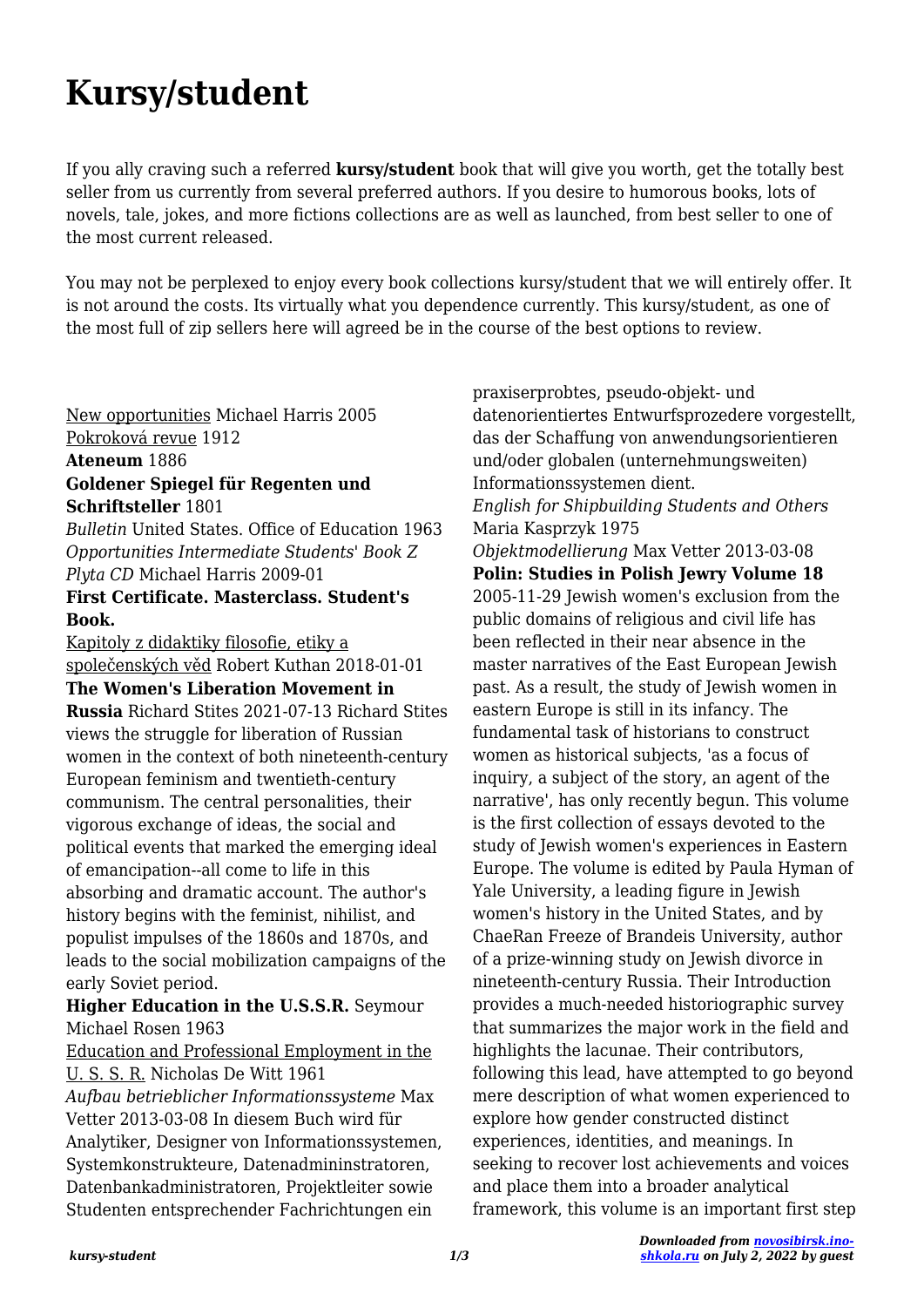in the rethinking of east European Jewish history with the aid of new insights gleaned from the research on gender. As in earlier volumes of Polin, substantial space is given, in 'New Views', to recent research in other areas of Polish-Jewish studies, and there is a book review section.

**Objektorientierte Softwareentwicklung mit Smalltalk** Günther Vinek 2013-03-11 Dieses Buch gibt einen Überblick über objektorientierte Strukturen und Mechanismen und zeigt deren Realisierung in Smalltalk selbst und in Anwendungen durch Smalltalk. Es betont die Umsetzung konzeptueller Objektmodelle in operable Programme und zeigt deren inkrementelle Entwicklung und gegenseitige Beeinflussung an Hand konkreter Beispiele. Es präsentiert Smalltalk als Sprache, als Entwicklungssystem und als Repositorium wiederverwendbarer und erweiterbarer Konstruktionselemente für

Anwendungssoftware. Die Darstellung wird durch aufeinander aufbauende Beispiele (aus dem Bankbereich) illustriert.

Statistics of Land-grant Colleges and Universities United States. Office of Education 1963

**Mechanizace, automatizace administrativy** 1986

*Das abc* Paola Vallavanti 2014-06-06 **ForMat magazine** Simon Greenall 2003 **Aufbau betrieblicher Informationssysteme** PD Dr. sc. techn. Max Vetter 2013-10-05 Englisch Ganz Leicht Wortschatz Peter Leder 2004

**New opportunities** Michael Harris 2006-01 **Mothers and Daughters** Barbara Alpern Engel 2000-02 The first psychosocial study of the female intelligentsia in Russia, Mothers and Daughters explains how and why women radicals of the nineteenth century diverged from their male counterparts, describes the forces that led women to rebel, and discusses their mixed legacy to future generations. Barbara Alpern Engel examines her subject on three levels: the traditional family system; early feminism and women's rebellion against the family; and the causes and consequences of women's revolutionary activity. She describes the impact this revolt had on the family and the lives of radical women and the movement's role

in inspiring a new feminine mythology. Throughout, Engel brings nineteenth-century women to life, humanizing history as she presents a case study of how the personal became political in a time and place very different from our own. *American English Primary Colors 3 Student's Book* Diana Hicks 2005-04-25 American English Primary Colors is a new 4-level course for young learners from six to eleven years old. *Přehled revuí* 1913 *Ukrainians in Ontario* 1988 *New First Certificate. Masterclass. Student's Book.* Simon Haines 1997-10 *Wieś Wspólczesna* 1958 *New Success at First Certificate. Student's Book* Robert O'Neill 1998-01 ForMat Magazine Diana Pye 2004 **New opportunities** Michael Harris 2010-01 **Studia socjologiczne** 1992 *Polonice et latine* 2007 Mit engl. Zusammenfass. **Package tours in Taiwan:design, organization, and guiding of package tours in Taiwan** Claudius Petzold 2018-01-01 NHHHHH  $\Box$ 裝行程的導遊經驗,提出對台灣旅遊業批判性觀點,同時集結幾位專家為書中一些特殊主題做 出貢獻。本書以歐洲人的視角探究台灣旅遊業的不同層面:首先敘述以德語遊客為主的台灣旅 遊市場,並剖析台灣對德國旅行團的市場艱難,以及可能無法吸引大量歐洲旅遊團的原因。其 後涉及具體層面,如德國中型旅遊規劃的特殊風險管理、導遊標準作業程序及客運的安全法規 等。接續由專業人員介紹實用旅遊設計,並從許多實際問題出發,如許可證、過度及錯誤發展 等,旅遊動機及形象建設也在問題範圍之內。另外最後將介紹三種符合旅遊的另類旅行例子。 **Survivors** Jadwiga Biskupska 2022-02-28 Reveals the harrowing story of life in Warsaw under Nazi occupation and explores resistance to the regime by the Warsaw intelligentsia. ForMat magazine Diana Pye 2002 *CDV-WAY#1 SPOSÓB NA CIEKAWY KURS E-LEARNINGOWY PRZEWODNIK DLA TRENERA* Marek Banaszak 2020-07-06 Jeżeli sięgasz po ten przewodnik oznacza to, że rozpoczynasz swoją przygodę z e-learningiem. Przygoda ta może skończyć się na przeczytaniu poszczególnych rozdziałów lub też na sukcesie i zainspirowaniu Cię do tworzenia wartościowych materiałów do kształcenia on-line. Wszystko zależy od Ciebie. Poradnik ten ma dwa cele. Pierwszym z nich jest zainspirowanie Cię do projektowania kursów e-learningowych, które współcześnie odgrywają bardzo istotną rolę w procesie dydaktycznym, nie tylko na uczelniach wyższych, ale również w edukacji pozaformalnej.